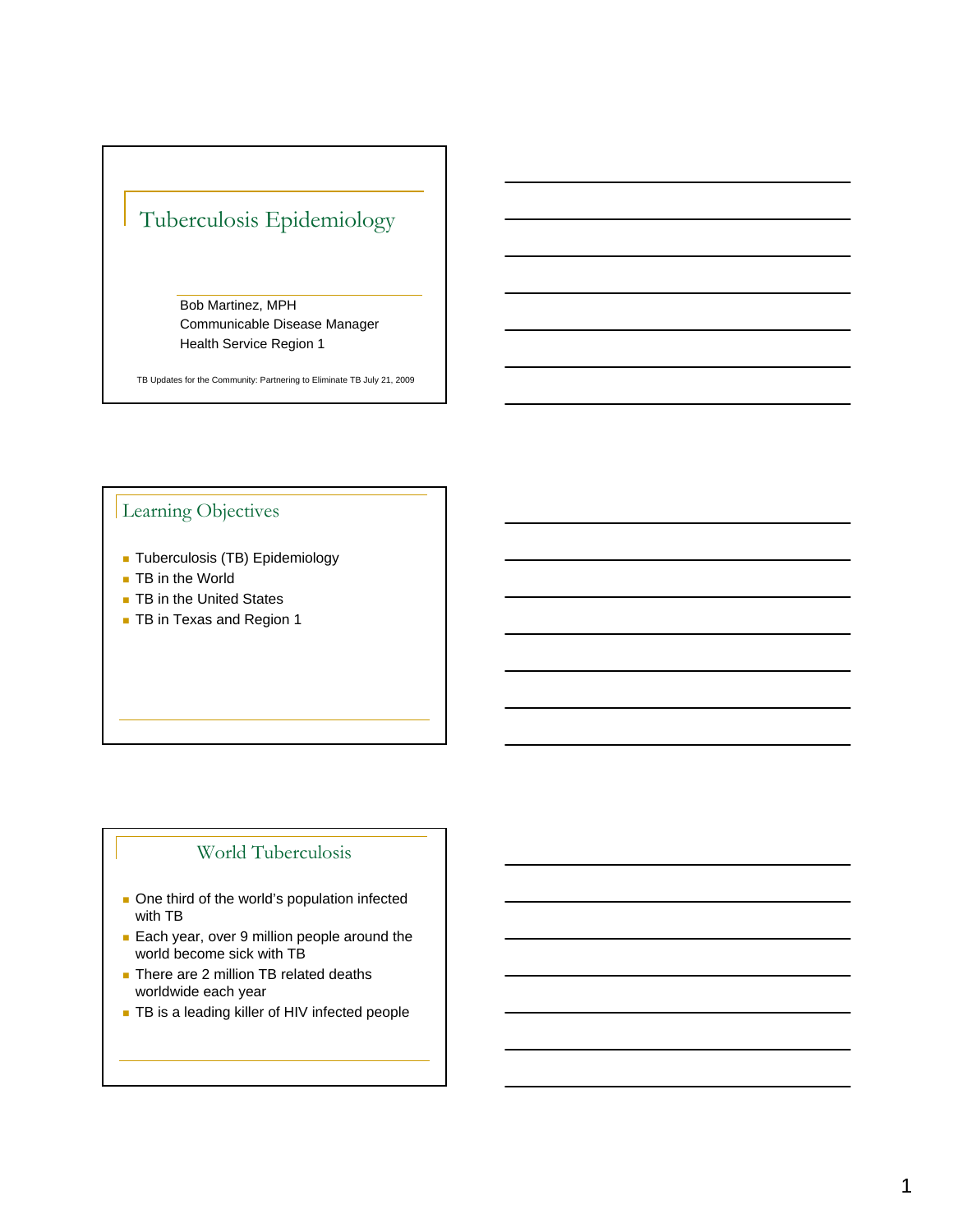| 2007         | • WHO, Estimate 9.27 million new cases of TB |
|--------------|----------------------------------------------|
| ■ Country    | Cases X 1000                                 |
| India        | 1962                                         |
| China        | 1306                                         |
| Indonesia    | 528                                          |
| Nigeria      | 460                                          |
| South Africa | 461                                          |









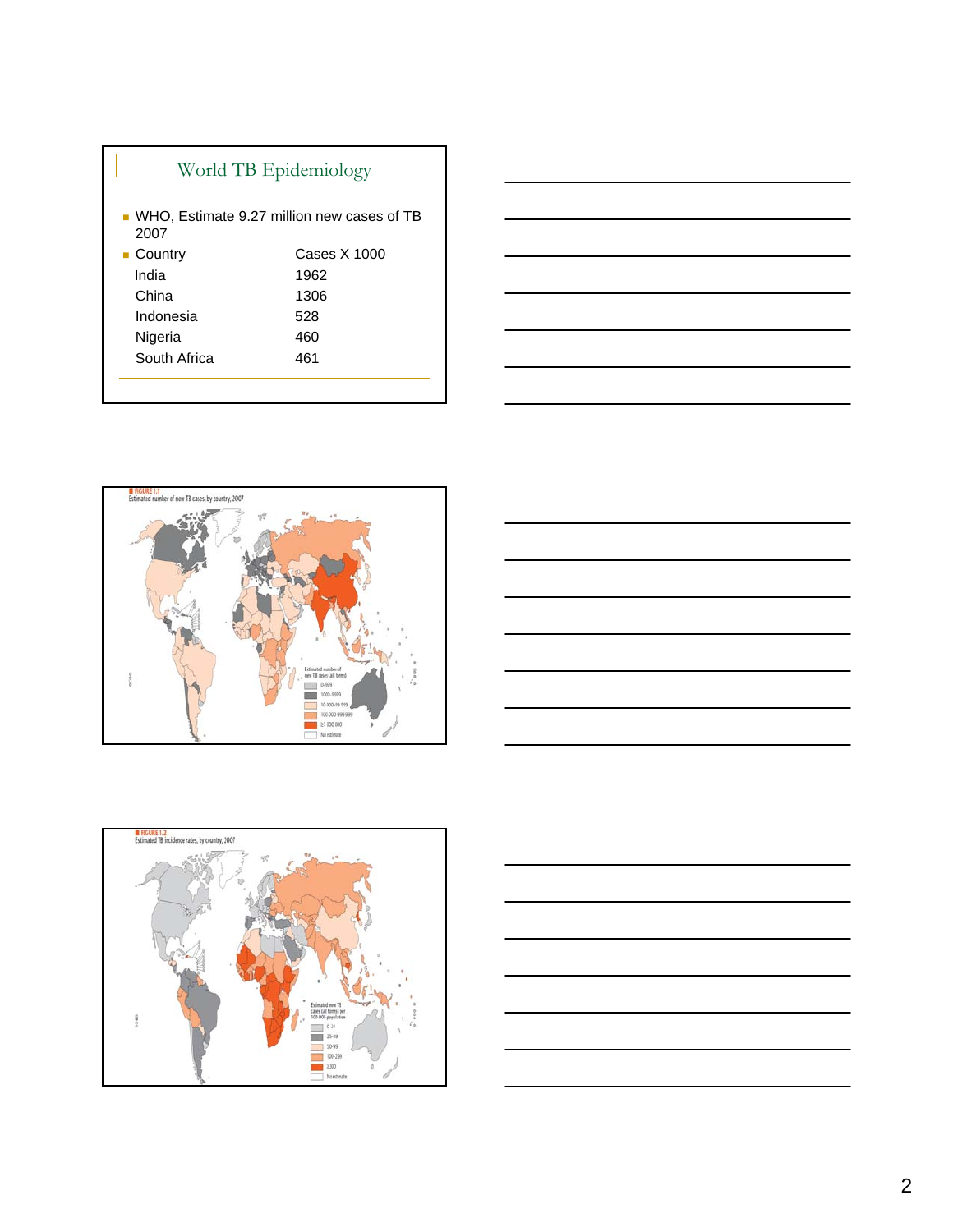

The TB rate declined from 5.2 in 2002 to 4.4 in 2007.







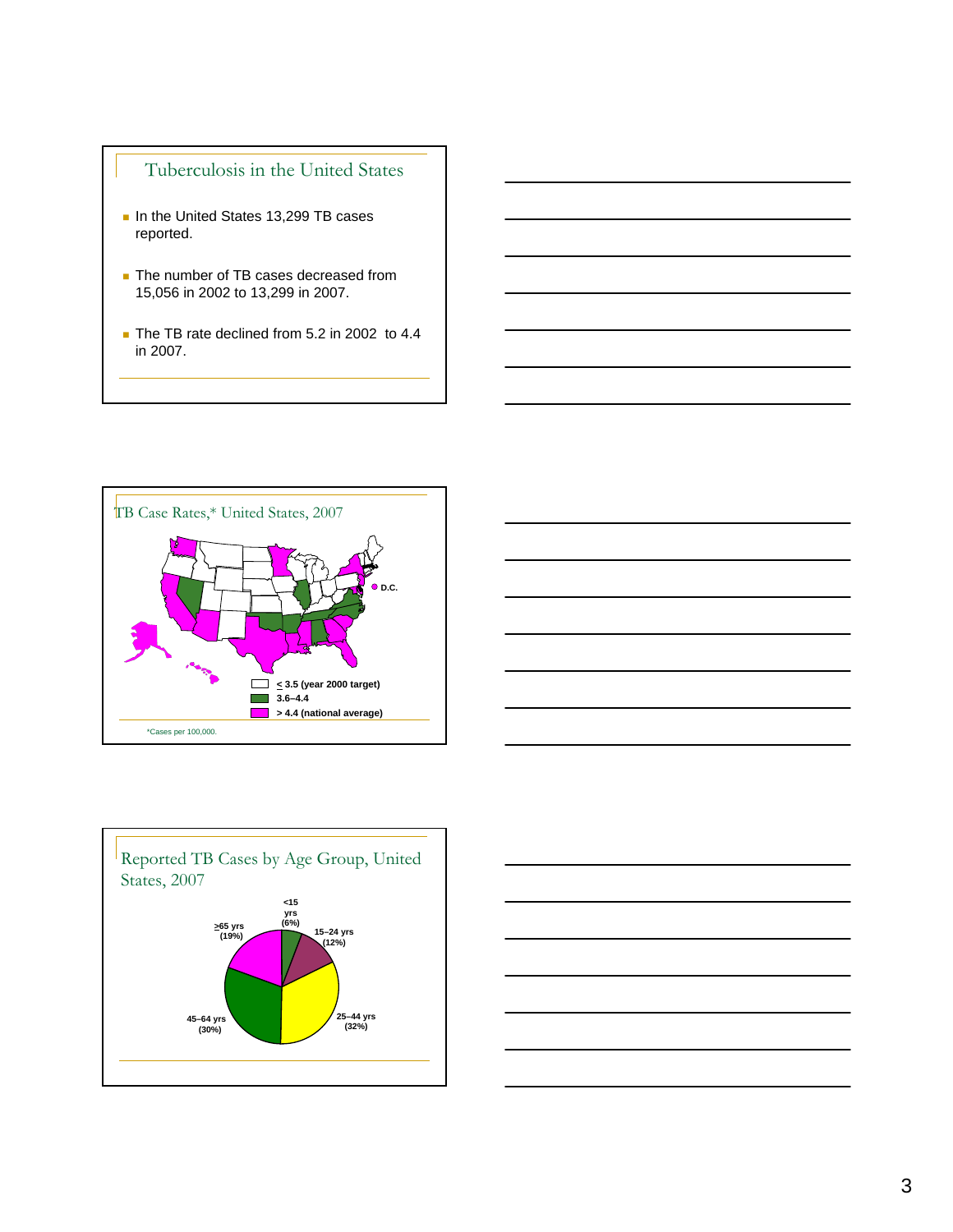









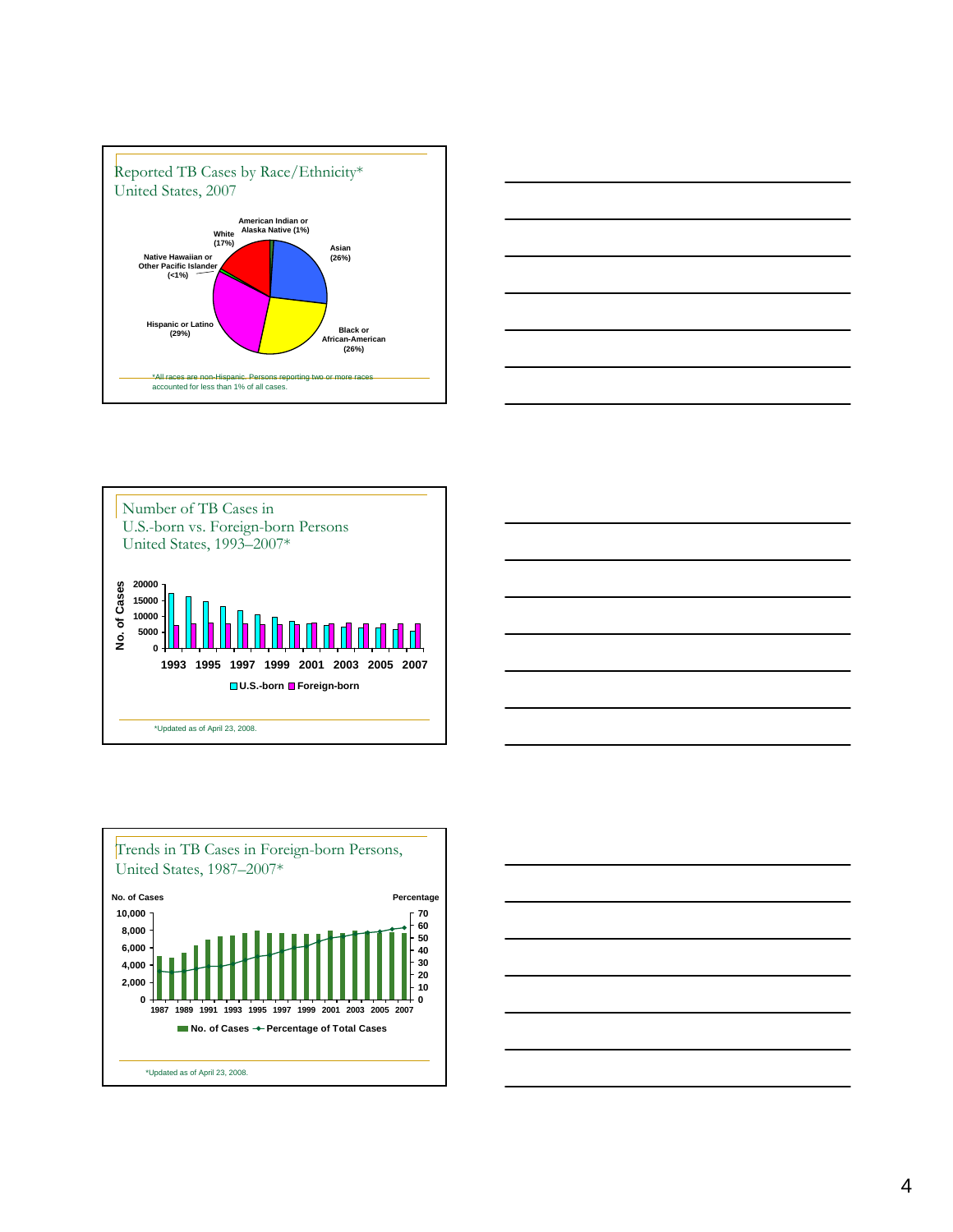



#### Tuberculosis in Texas

- In 2007, 1510 TB cases reported in Texas
- Ranked  $2^{nd}$  in the US
- Texas had a 3.3% increase in the number of cases
- The majority of TB cases (67%) come from the 10 counties with the largest urban areas



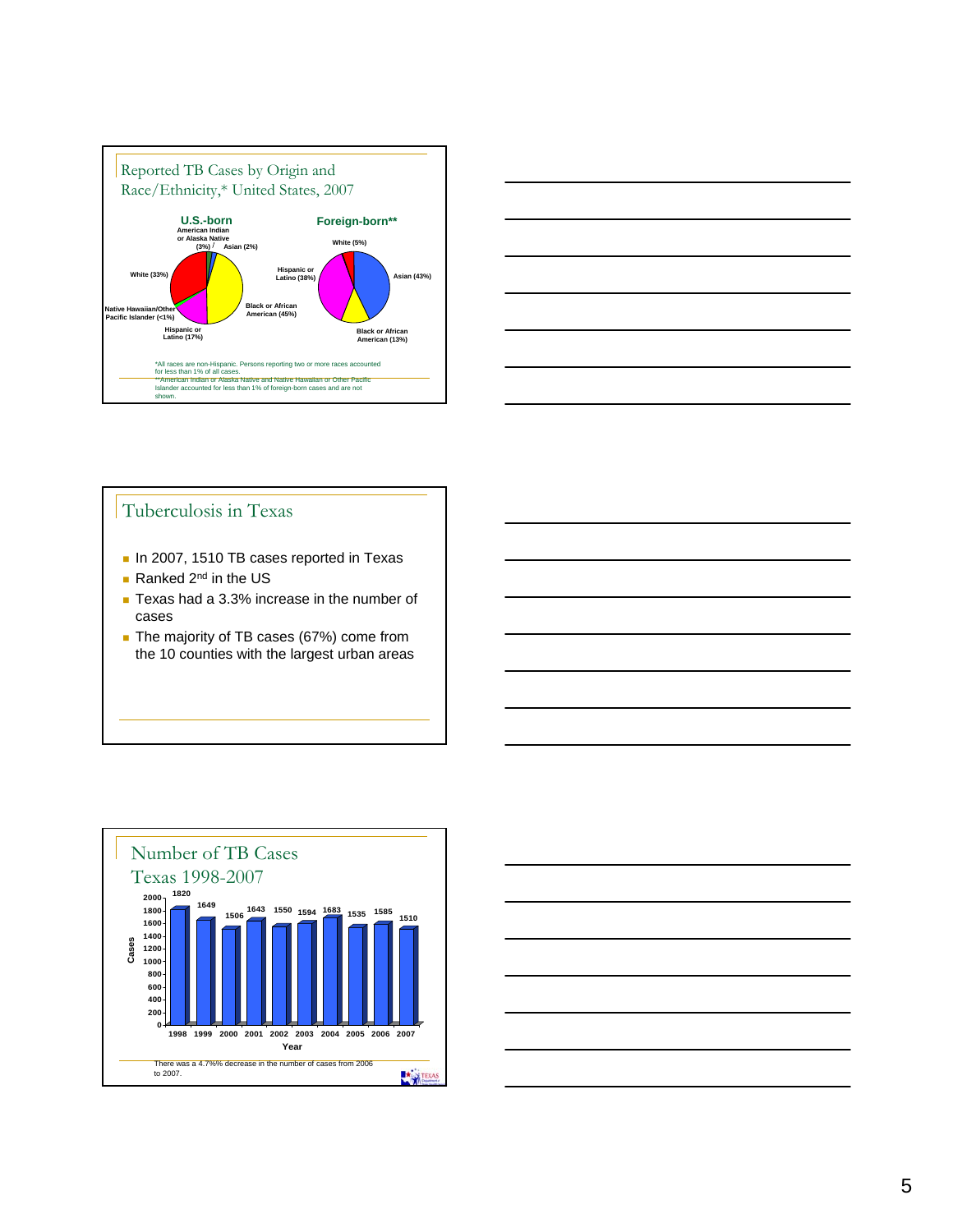| Harris<br>٠         | 397                      |
|---------------------|--------------------------|
| ٠                   | Dallas 219               |
|                     | ■ Tarrant 106            |
| ٠                   | Hidalgo 76               |
|                     | Cameron 74               |
| Bexar<br>٠          | 72                       |
|                     | $\blacksquare$ Travis 55 |
|                     | El Paso 40               |
| $\blacksquare$ Webb | 40                       |
|                     | ■ Fort Bend 40           |
|                     | Total 1119 (74.1%)       |





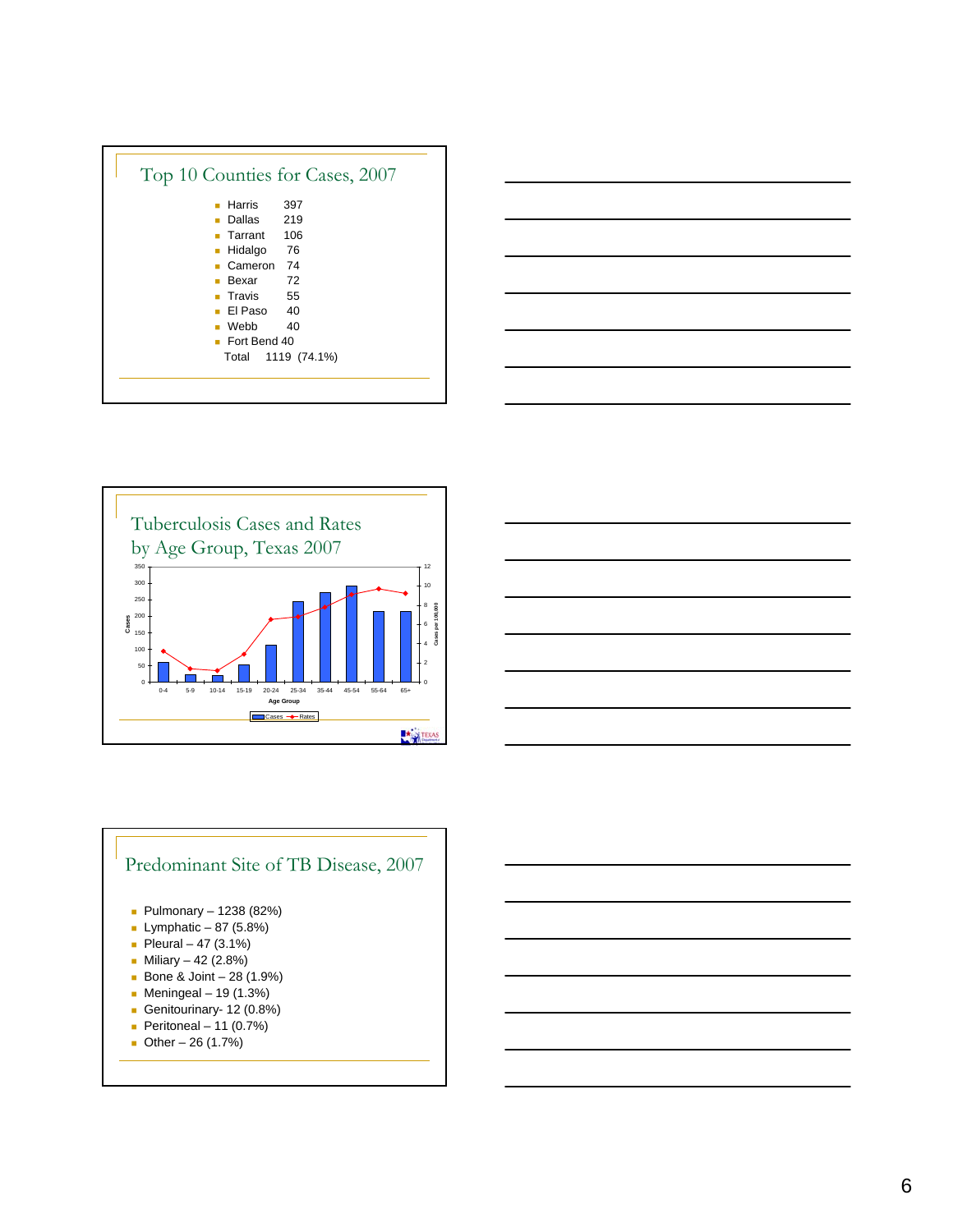



## Affected Populations

- **Male or Female?** Males 66% of cases
- Age group? Majority 25-54 years of age
- Race/Ethnic Group? **Minorities** Hispanic largest percent of cases (48%) Highest rate- Others (23.5), followed by Black (11.8), Hispanic (8.3)

**IN TEXAS** 

# What Are the Most Common Risk Factors?

- Foreign birth (51%)
- **Low Income (45%)**
- Diabetes (17%)
- **Alcohol abuse (12%)**
- **Prison/Jail Inmate (9%)**
- $HIV/AIDS (8%)$

\*\*Risk Factors will vary by region: HIV/AIDS more common in larger urban areas **Diabetes more common along border** 

TEXAS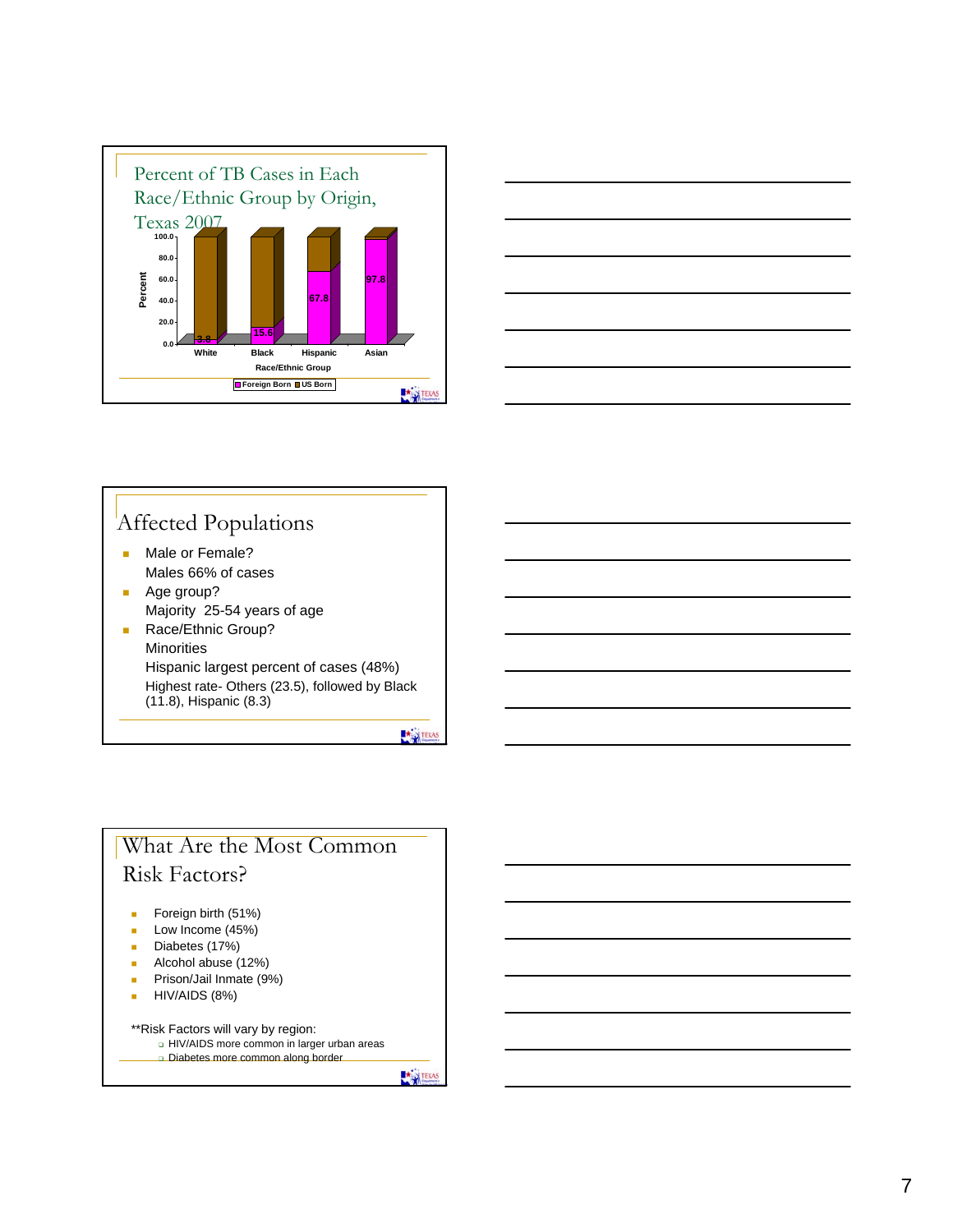#### Region 1

- Health Service Region 1 serves 41 counties, within 41,000 square mile area in the Panhandle and South Plains.
- **The majority of the region is rural and frontier.**
- **Large number of migrant/seasonal workers** from Mexico and the Valley.
- An increase in the number of refugees from Southern Asia and Africa.



### Socioeconomic Characteristics of TB in Region 1

- Poverty and unemployment
- Homelessness
- □ Resident of long-term care facility
- ncarceration
- Alcoholism and drug abuse
- Resident in a correctional facility
- □ HIV co-infection
- Refugee